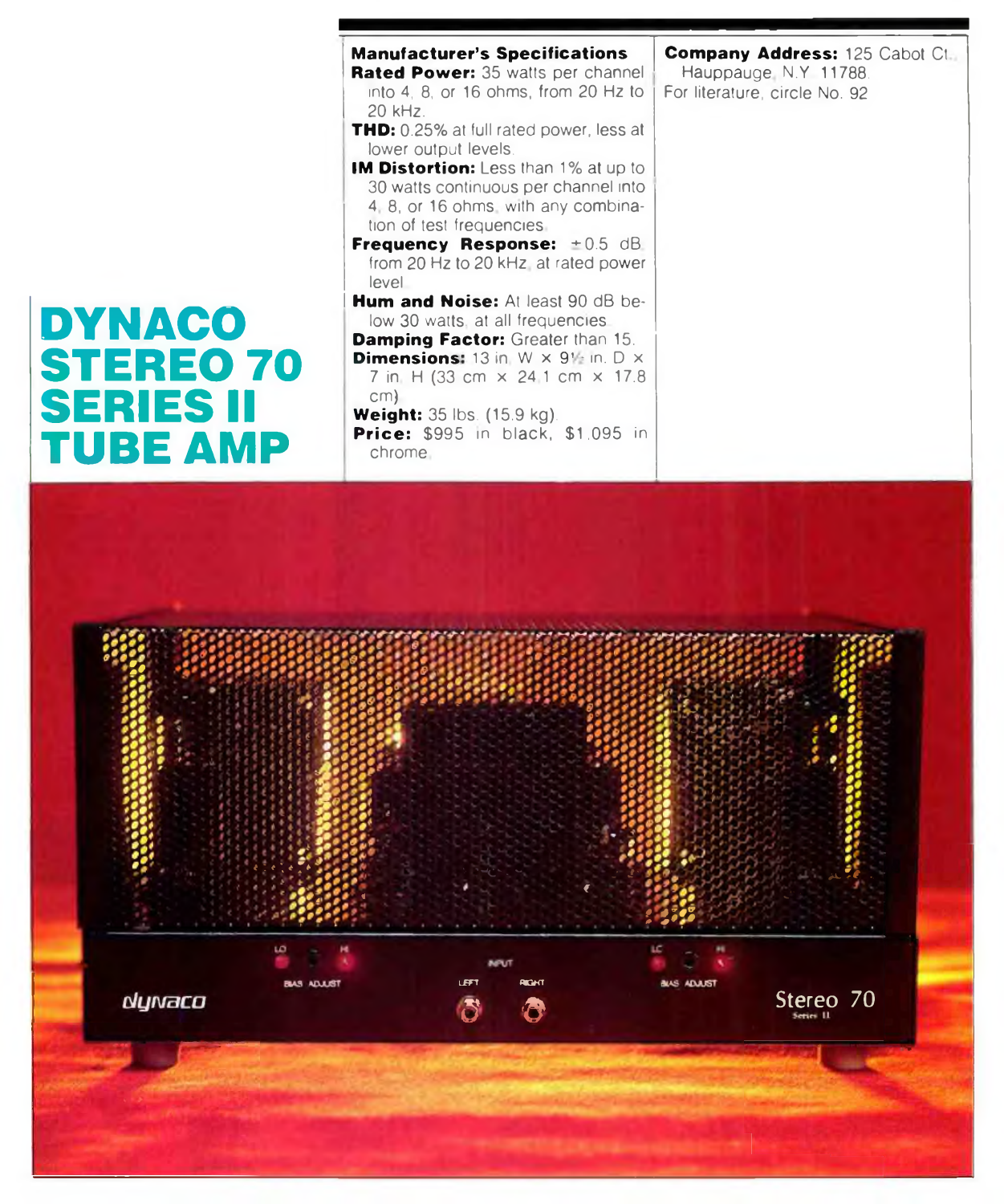The original Dynaco Stereo 70, produced when tubes were still the norm, probably outsold every other tube amp by a very considerable margin. The emergence of this new version is evidence of the present-day renaissance of hign fidelity tube electronics The Dynaco Stereo 70 Series II came about through the efforts of John Peterson of Sound Values (formerly Stereo Cost Cutters), the company that has been selling Dyna replacement parts and kits of some Dynaco products, and Bob Rapoport a 22-year veteran of the audio industry. Rapoport had long dreamt of resurrecting the Dyriaco product line. A deal was struck with the Panor Corporation, a maker of automotive and marine audio systems, and with Leo David, a chain of stereo shops that had ended up owning the Dynaco name. Several consultants were brought in to modernize the design of the old Stereo 70, and the end result is the product under review

The new version while retaining the original overall dimensions and what's stated to be the same output transformer design as in the original, differs from the earlier design in several ways that can impact the way the unit measures and sounds. Physically the amp at first glance looks like the old Stereo 70. but a closer look reveais some of the changes First the speaker-output screw terminals have been replaced by four five-way binding posts for each channel These are intelligently arranged' the 4 and 8-ohm terminals flank the ground connection allowing dual-banana plugs to be used for connecting most speakers. (The 16-ohm terminals, placed out beyond the 8-ohm ones are too far from the ground terminal for dual-banana plugs, but 16-ohm speakers are fairly rare these days ) The old octal sockets that provided filament and piate power to Dynaco (and some other) preamplifiers have been eliminated, the input phono jacks are of better quality and gold plated, and the cheap slide sw tch for power on/off has been replaced with a more modern rocker. Best of all the old "Biaset" method of setting bias with a voltmeter has been updated Each channel's bias pot is now accessible through the front panel and is flanked by a pair of LEDs that illuminate equally when the control is properly adjusted. Internally, the biggest change in construction is from a small p.c. board and a lot of point-to-point wring to a single, large p.c. beard that carries all the major components except the transformers.

The overall circuit is about like the original except that the input tube has been replaced with a similar but more easily attainable tube One major philosophical difference in the new design is a change in the internal open-loop compensation scheme and the addition of passive input filtering to limit the signal bandwidth to about the audio range. This should improve distortion at the frequency extremes and possibly reduce transient intermodulation distortion. However, with bandwidth limited at the input. Dynaco has also apparently removed the original design's high-frequency stabilization network, a capacitor and resistor in series from the plate of the first tube to ground This network's purpose was to reduce open-loop gain at high frequencies so as to produce stable high-frequency behavior with negative feedback applied. The schematic of the new version states that this network is "not used in some assemblies." In an attempt to reduce what probably was negligible transient intermodulation distortion in the original design the designers of



the Stereo 70 II may have caused some problems that we shall look at in the "Measurements" section. Another consequence of the input band-limiting network is that the amp should be driven from a source impedance of less than 2 kilohms so as not to further reduce the high-frequency bandwigth (This won't be a problem for most users, who drive their amplifiers from preamps, but may be a problem for a few nuts like me who prefer to use a passive attenuator to drive their power amps.) Another change in the Series II is that the overall negative feedback loop is derived from the more often used 8-onm tap on the secondary of the output transformer rather than the 16-ohm tap used in the original

In the power supply, the transformer has been beefed up and made with a dual primary (permitting easy change for overseas a c mains), solid-state rectifiers have replaced the 5AR4 tube rectifier, the trouble-prone selenium rectifier in the bias supply has been replaced with a more reliable modern silicon unit, and the main high-voltage filter capac tance has been increased to about three times its original value. These changes would tend to increase both transient and steady-state power output compared to the original.

## **Measurements**

Voltage gain into 8-ohm loads on the 8-ohm taps was found to be 22.3 dE for bo h channels, with a corresponding IHF sensitivity of 217 mV This is impressive gain matching for a tube power amplifier

Frequency response at the 1-watt level was measured for open-circuit 8-ohm loads, and 4-ohm loads on the 8-ohm tap. This is shown in Fig. 1 for the right channel; the slight peaking seen between 150 and 200 kHz is an aberration not present in the left channel. Easy to see here is the bandwidth limiting caused by the input filter; the relatively close spacing of the curves indicates a relatively low output im pedance. Data taken from these curves yield an approxi mate output impedance of 0.6 ohm

Square-wave response for the Stereo 70 II's left channel is shown in Fig. 2. The top trace is for a 10-kHz signal into 8 ohms cn the 8-ohm tap. Rise- and fall times aren't too swift They are on the order of 16  $\mu$ S. predominantly a consequence of the input filtering  $A 2 \cdot \mu F$  capacitance was added to the 8 ohm load in the middle trace Here the waveform is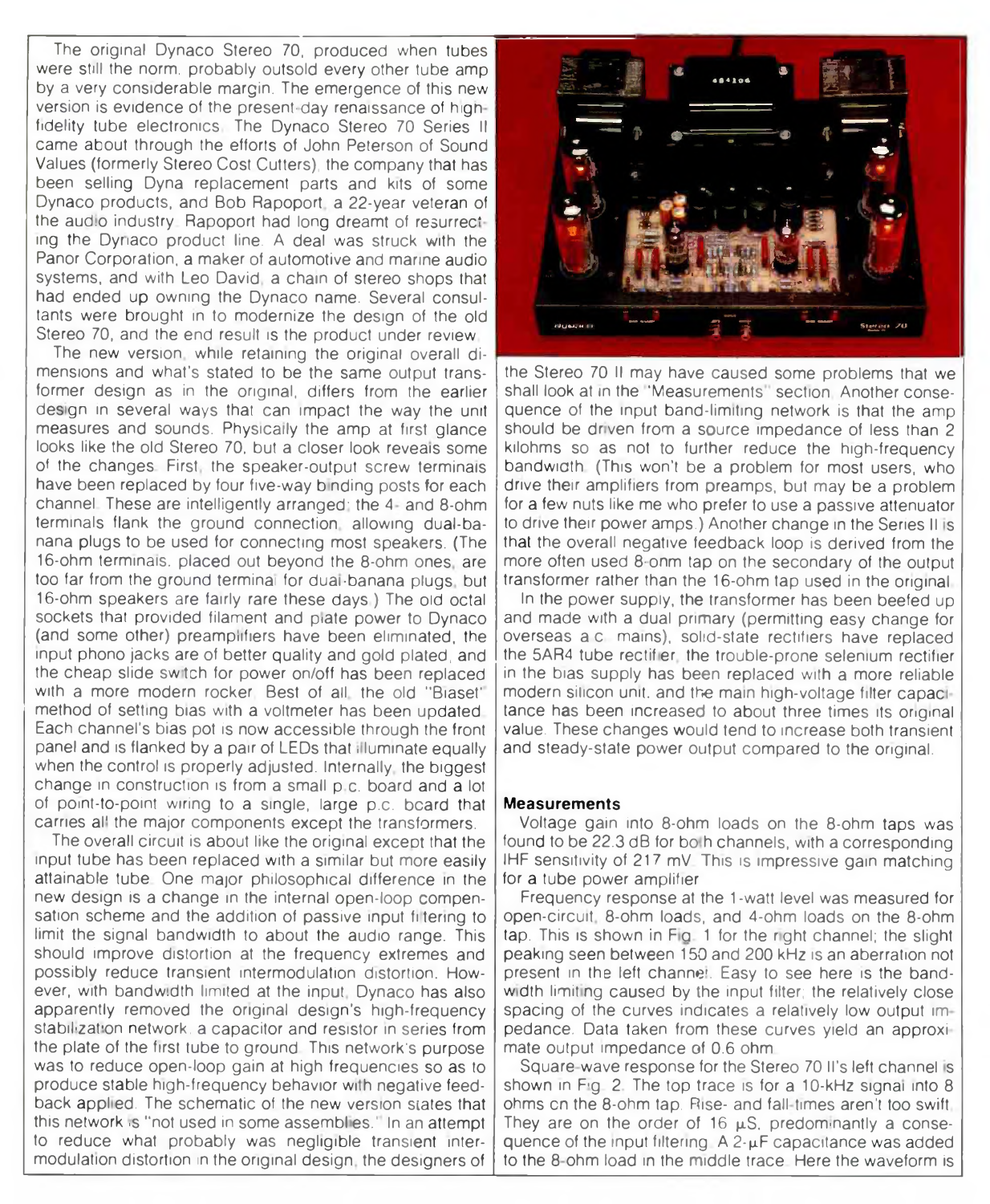The emergence of a new version of the Stereo 70 is evidence of a renaissance in tube electronics.



quite altered, more so than on other power amplifiers. With the same 2  $\mu$ F and 8-ohm load, the ringing on a 1-kHz square wave (not shown) only decayed by about 50% within the half-cycle time of the 1-kHz signal (500  $\mu$ S). This is marginally stable performance. In fact, under the same circumstances, the right channel outright oscillated. The aforementioned high-frequency stability network components are provided for on the p.c. board, and in fact, the capacitor is present but the resistor is left out. Adding an 18kilohm resistor, and hence activating the stability network, caused the amplifier to behave properly. The 1-kHz squarewave signal then damped out after perhaps one cycle of ringing, and the 10-kHz waveform looked much more like that from other amplifiers. I think taking this network out was a mistake that may have adverse sonic consequences in some users' systems.

The bottom trace of Fig. 2 is for a 40-Hz signal. The severe tilt shown is caused by the input high-pass filter (approximately 19 Hz, first order).

Total harmonic distortion plus noise for a 1-kHz signal, and SMPTE-IM distortion, are shown in Fig. 3 for 8-ohm loading on the 8-ohm tap for the left channel. Distortion is impressively low in both channels.

Load tolerance is pretty good: The amp delivers full power (though with higher distortion) when loaded with half the rated output-tap impedance. With a load of twice the tap impedance, distortion is lower, but attainable output power is about half that available with loads of half to full rated impedance. Total harmonic distortion as a function of frequency and power is plotted in Fig. 4, while Fig. 5 shows the spectrum of distortion residue at 1 kHz for an output of 10 watts into an 8-ohm load on the 8-ohm tap. Although the dominant harmonics are low-order, as can be seen, plenty of higher order components are present though at much lower levels.

For comparison I borrowed an old Stereo 70 that was in pretty good shape. I changed the output tubes and generally cleaned and tuned it up to assure proper operation. The measured distortion was about 10 times higher in the original unit than in this new design. I think that this is mainly due to the different front-end tube used in the Series II and, possibly, to worn-out 7199 front-end tubes in the old Stereo 70. Not having any more 7199s to try in the old unit, I wasn't able to verify this. Bandwidth, stability, and output impedance of the old Stereo 70 were similar to the new design's when its input network was removed and the high-frequency stability network was connected. Power output of the new version was about 4 to 6 watts higher at the onset of clipping.

Getting back to the new Series II, I tested damping factor with the stability network out, as delivered, and found it quite uniform over the audio range. It was about 13.5 for the left channel and 14.0 for the right channel, as measured on the 8-ohm tap.

Output noise as a function of measurement bandwidth, along with the IHF S'N ratio, is presented in Table I. Hum and line harmonics account for the difference between the readings for a bandwidth of 400 Hz to 22 kHz (made with a 400-Hz high-pass filter that screens out hum frequencies) and the readings made wideband or from 22 Hz to 22 kHz.